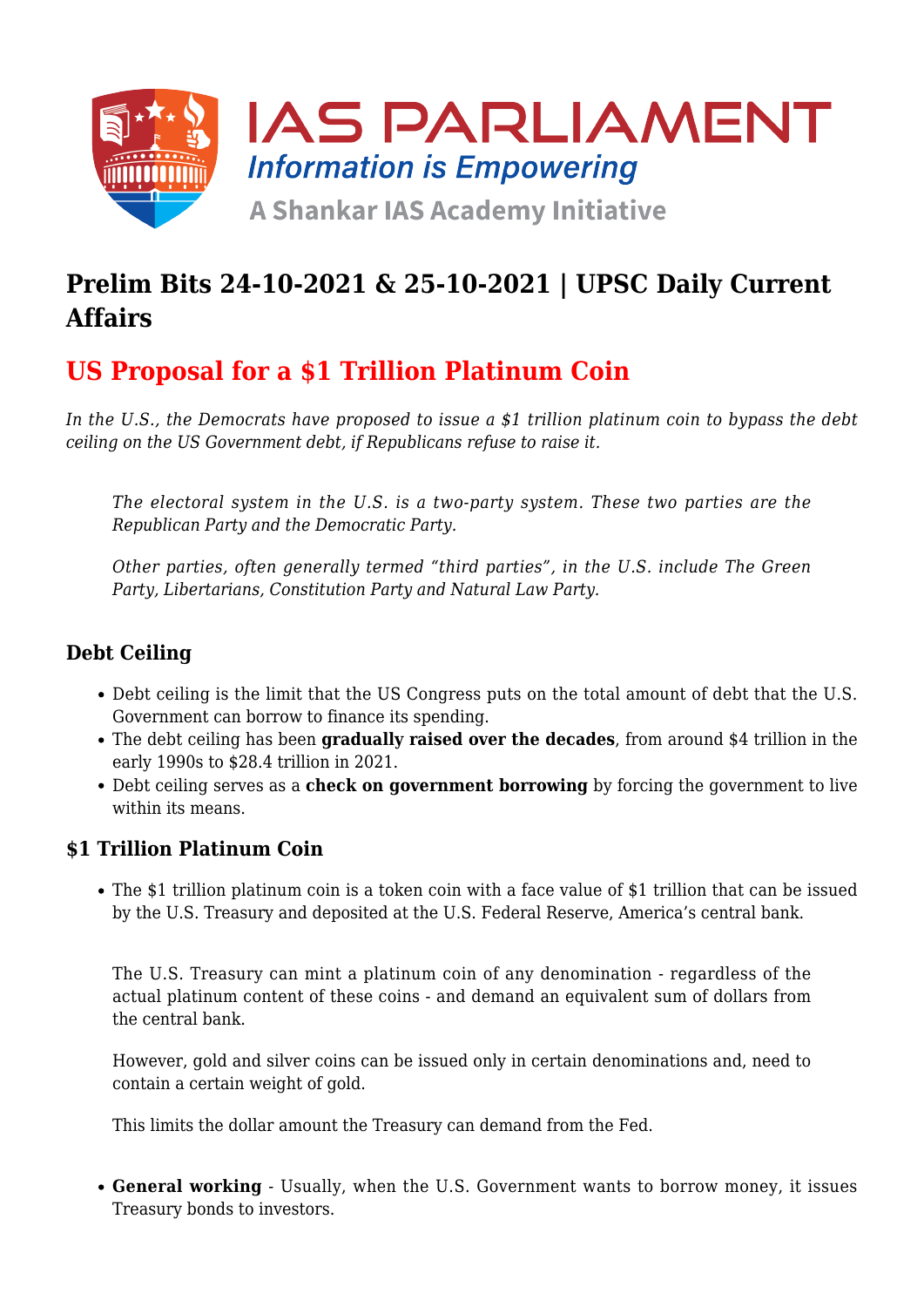- These bonds are then purchased by the Fed in the secondary market. The Fed thus indirectly finances the government.
- But the issuance of these bonds also increases the government's overall debt figure.
- This, in turn, could cause a breach of the debt ceiling unless the Treasury simultaneously retires bonds of equal value by paying back investors.
- **Coin** With the \$1 trillion platinum coin, however, the U.S. Government won't have to worry about breaching the debt ceiling.
- Receiving dollars from the Fed in exchange for the coin will not increase the government's liabilities.

#### **Impact on Inflation**

- Some argue that creation of fresh dollars by the Fed in return for the platinum coin will add to the overall money supply the economy.
- Without a sufficient rise in the overall supply of goods and services in the economy, this can lead to higher prices if people opt to spend rather than hoard the fresh money supplied by the Fed.
- This inflation could be prevented, when the Fed,
	- 1. Credits the Treasury with \$1 trillion worth of fresh dollars,
	- 2. Simultaneously sell U.S. Government bonds worth \$1 trillion from its holdings in the open market.
- This will suck money worth \$1 trillion out of the economy and prevent inflation.

# **Hybrid Funds Option**

*With markets hitting new highs and are likely to stay strong with some correction, weighing the hybrid funds option is needed.*

- A hybrid fund is a type of a **mutual fund or ETF** that invests in different types of assets or asset classes to produce a diversified portfolio.
- Often, they are a combination of Equity and Debt assets, and sometimes they also include Gold or even Real estate.
- They may also be known as **asset allocation funds**. The allocation to each asset class is decided by the fund manager basis the investment objective of the fund and the market condition.
- **Advantages**  Portfolio risk can be reduced by combining assets that have a low correlation.
- Helps in achieving maximum returns at minimum possible risk.
- While hybrid funds are conservative and limit exposure to equities, they allow investors to participate in any upside that the markets may offer.

## **Types of Hybrid Funds**

- **Balanced funds** are hybrid funds that hold 60% stocks & 40% bonds.
- **Target date funds or lifecycle funds** invest in multiple asset classes for diversification.
- They vary from standard hybrid funds in that their portfolio portions begin with a more aggressive allocation and progressively rebalance to a more conservative allocation for use by a specified utilization date.
- **Blend fund** (or blended fund) is a type of equity mutual fund that includes a mix of both value and growth stocks.
- These funds offer investors diversification among these popular investment styles in a single portfolio.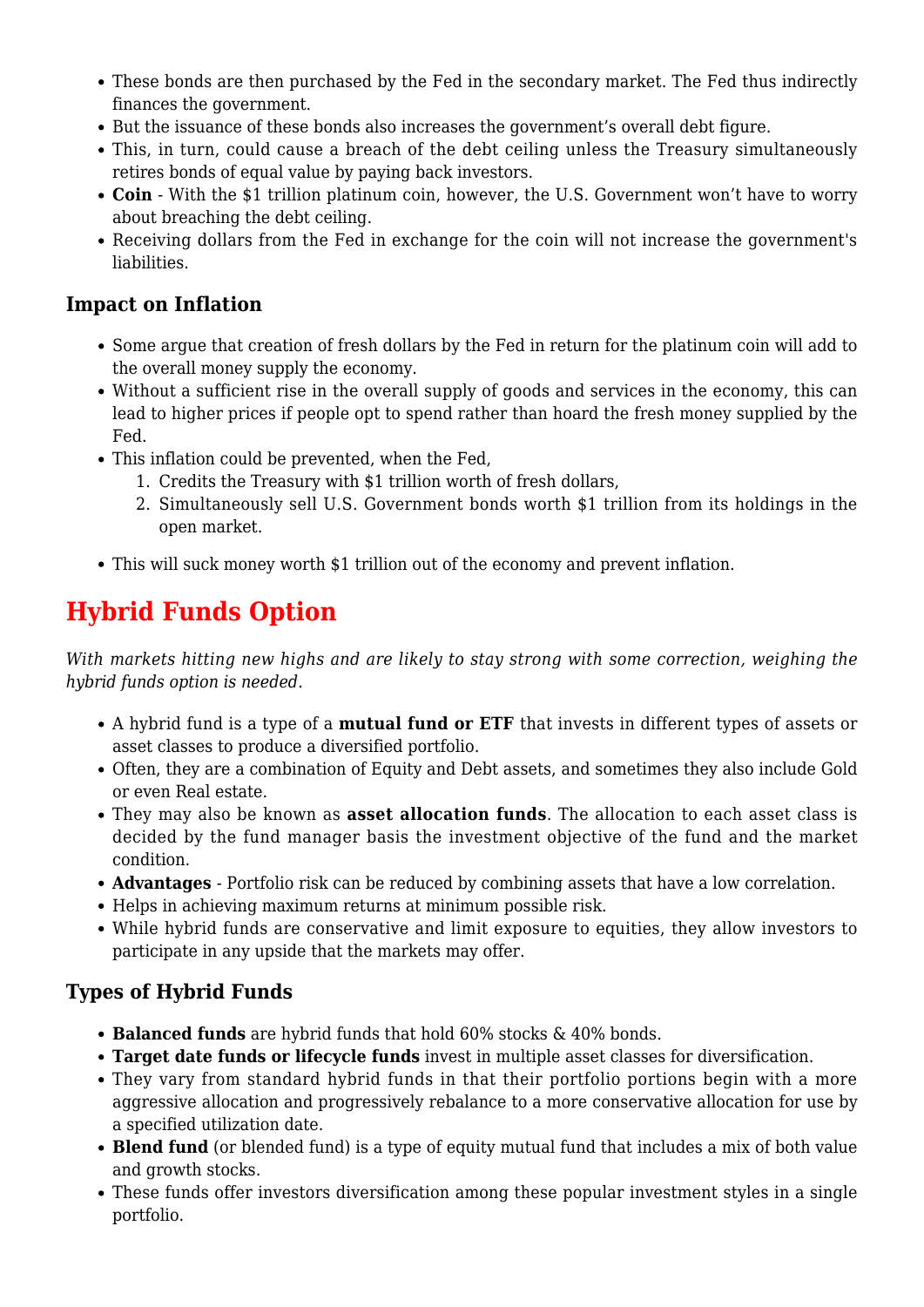## **Model Code of Conduct during Bye-election**

*The Election Commission (EC) noticed that certain political parties/ candidates are organizing electioneering activities in the areas adjoining the district/ constituency where the bye-election is being conducted.*

Model Code of Conduct is a set of guidelines issued by the Election Commission of India for conduct of political parties and candidates during elections mainly with respect to speeches, polling day, polling booths, portfolios, election manifestos, processions and general conduct.

- The applicability of the Model Code of Conduct (MCC) of the EC during bye-election would be only to the concerned district(s) comprising the Parliamentary/ Assembly Constituency going to such bye-election.
- This was mentioned in the existing instructions of the EC regarding enforcement of the MCC during elections.
- The only relaxation in these instructions has been given in case the constituency is comprised in State Capital/ Metropolitan Cities/ Municipal Corporations.
- In such cases, MCC instructions would be applicable in the area of concerned Constituency only.
- In all other cases, aforesaid instructions would be enforced in the entire district(s) covering the Constituency going for bye-election(s).
- The above relaxation has been given with an objective that the operation of MCC doesn't hamper normal developmental and administrative functioning in the State and districts.
- District Election Officers concerned will ensure that the MCC instructions & COVID guidelines are followed in the districts adjoining to the poll going district/ constituency.

## **Supreme Court on Right to Protest**

*The Supreme Court said that the public roads could not be blocked to hamper free movement even as farmers and the Government verbally clashed during the hearing, over who is responsible for the 2-year blockade in New Delhi.*

The court noted that it had laid down the law in the **Shaheen Bagh protests case** that,

The right to protest should not hamper the right to movement of the public.

- In the end, the court concluded that the roads cannot be blocked.
- To know more about Shaheen Bagh protests case, [click here.](https://www.iasparliament.com/current-affairs/shaheen-bagh-protest)

## **National Fund to Control Drug Abuse**

*Ministry of Social Justice and Empowerment has recommended that the National Fund to Control Drug Abuse (NFCDA) be used to carry out de-addiction programmes, rather than just policing activities.*

The World Health Organisation defines 'Drug Abuse' as the harmful or hazardous use of